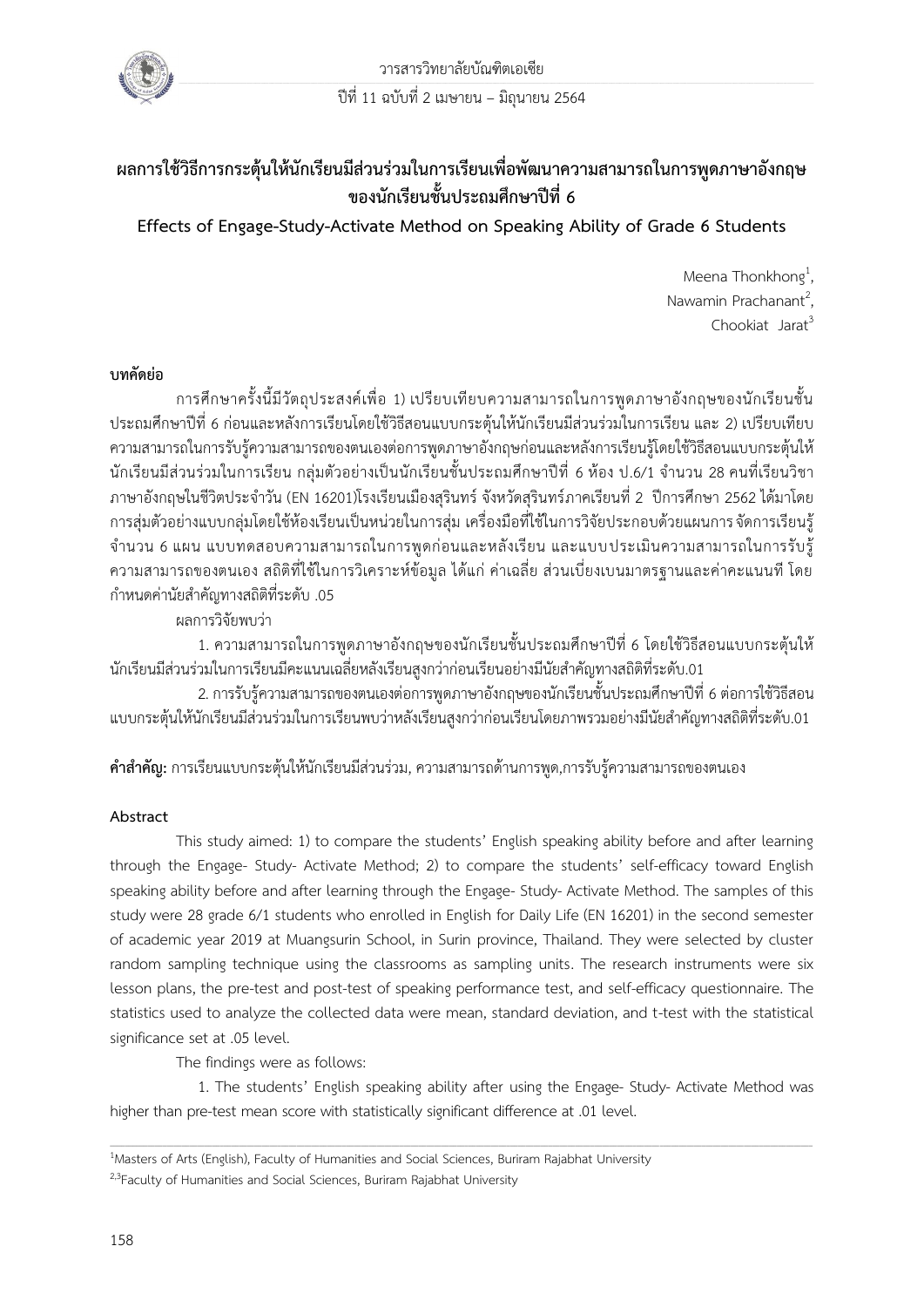

2. The students' self-efficacy towards the Engage- Study- Activate Method to improve English speaking ability was higher than before learning in overall with statistical significance at .01 level.

**Keywords:** Engage-Study-Activate **(**ESA), Speaking ability, Self-efficacy

# **Introduction**

 English is essential in both local and global contexts. In the ASEAN context, the English language has been chosen as the official working language. The importance of English can be seen in the region's education system and several countries in ASEAN now use it as a medium of instruction (Kirkpatrick, 2010). With the rapid spread of the English language through trade, education, and information technology. English also serves as an extremely important tool for communication and creating an understanding of cultural diversity in the world community (Ministry of Education, 2008). Therefore, English is a vital and most useful language.

 Thailand, English is one of the major languages taught in Thai schools and academic institutes (Kaur, Young & Kirkpatrick, 2016). In the education system, English has been part of the curriculum from primary school to university level. Many of the responsible bodies have put tremendous effort into improving the English of Thai learners. For Thai students, English speaking tends to be difficult since English is not their native language (Khamkhien, 2010).

 The researcher as a teacher of English, who has been teaching English for 7 years has also found that most students have a variety of learning problems and using English. The students cannot use English in conversation or correspondence with others effectively, especially when speaking. Both the learning and teaching of English and especially the students' speaking ability at Muangsurin School, where the researcher has taught, need improving. The students in grade 6, who are the researcher's students, have high English scores in writing tests (Communicative

English Course Report of Muangsurin School, 2018) but still cannot speak English effectively. Although there are many native English speaking teachers at Muangsurin School the researcher has observed that the students don't converse with these teachers effectively. The cause of the problems is rooted in the limitation of language background knowledge, lack of awareness of the significance in learning the language and the inappropriate or ineffective teaching approaches used.

 Speaking seems intuitively the most important. Many, if not most, language learners are mainly interested in learning to communicate orally. Bailey and Savage (1994) mention that speaking is a necessary basic skill of communication and an important language skill because the skill of speaking includes purposes, such as expressing feelings sensations, ideas and beliefs. This skill is so important that people perform many of their actions through it (Hasan. 2014). Moreover, Nunan (1991) views speaking as an essential process for learning English. In language teaching, the skill of speaking is an important part of the curriculum.

 Therefore, the researcher is interested in implementing the ESA method in teaching speaking very much. Through implementing ESA method, it is intended that the researcher wants to show and introduce a new method of teaching speaking and try to prove that this method will bring significant changes dealing with English mastery and teaching English method. The researcher realizes that there is no perfect teaching method in this world because every method has its strengths and weaknesses. A certain method is very good applied in certain class but sometimes it is not good applied in another class. That is why the researcher intends to apply the relatively new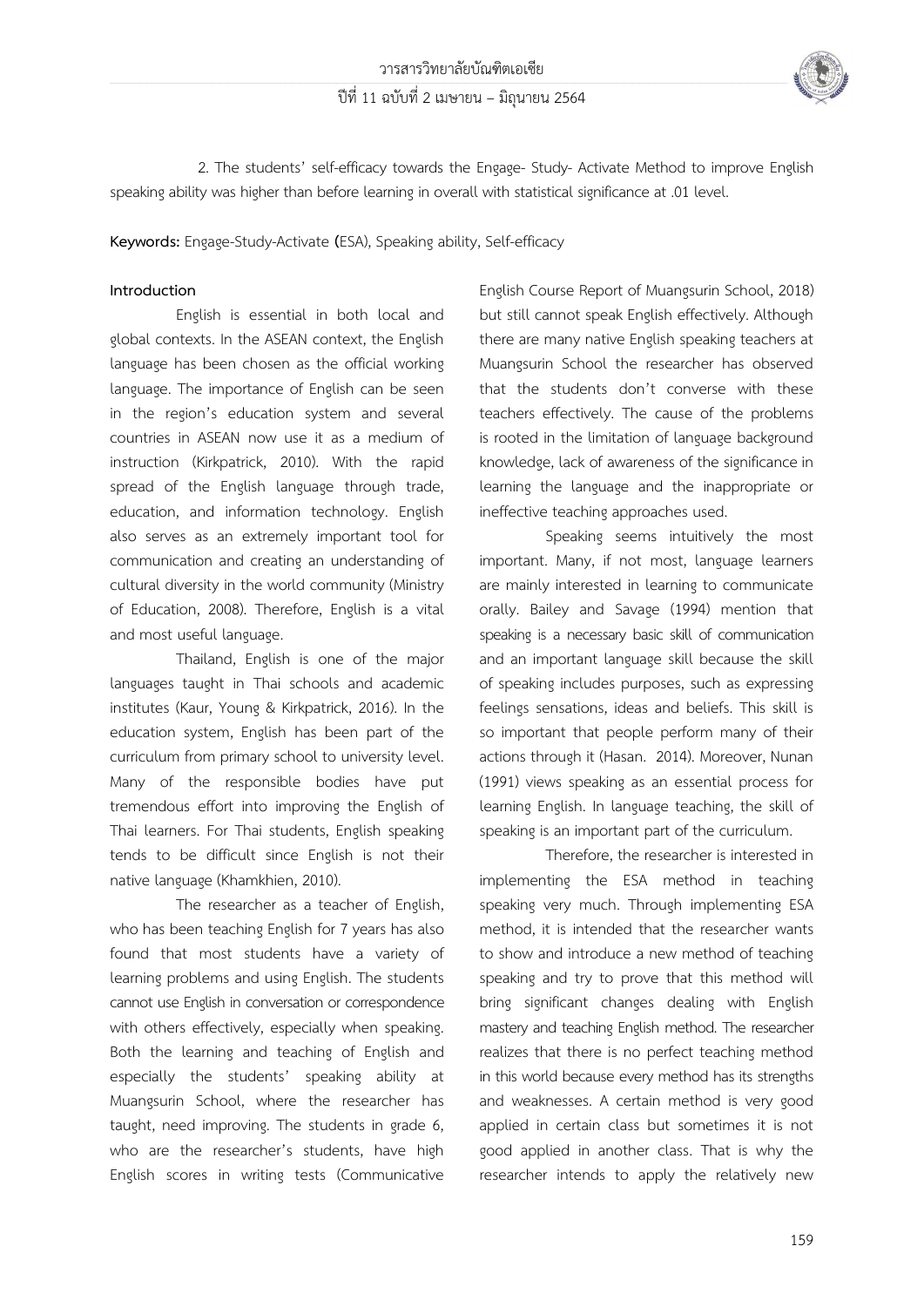

method of teaching speaking which is called the Engage- Study-Activate (ESA). The researcher selects the Engage-Study-Activate method because the researcher believes that it will be able to solve the problems students have speaking English. The findings of this research will be beneficial to grade 6 learners at Muangsurin School and other students at the same level, and the findings can be also used as guidelines for other teachers who teach English or novice researchers who are investigating research on using the Engage-Study-Activate method.

### **Purposes of the Study :**

1. To compare learning achievement via pre-test and post-test scores gained studying with the aid of the Engage-Study-Activate Method.

 2. To compare the students' self- efficacy towards English speaking ability before and after learning with this method.

#### **Research Questions :**

1. Are there any differences between pre-test and post-test scores of grade 6 students after using the Engage-Study-Activate method?

2. Does the Engage-Study-Activate method improve students' self-efficacy toward English speaking ability of grade 6 students after learning?

# **Materials and Methods :**

#### **Participants and setting**

1. The population of this research study comprised of 342 grade 6 students who enrolled in English for Daily Life (EN 16201) in the second semester of the academic year 2019 at Muangsurin school, in Surin province, Thailand.

 2. The samples were 28 grade 6/1 students who enrolled in English for Daily Life (EN 16201) in the second semester of the academic year 2019 at Muangsurin school, in Surin province, Thailand. They were selected by cluster random sampling technique using the classrooms as sampling units.

#### **Research Instruments:**

The main instruments employed in this research include three types:

six lesson plans of speaking using the ESA method, pre-test and post-test and the questionnaire. The details of each instrument were clarified as follows:

1. Lesson Plans- According to the teaching schedule of grade six students who enrolled in English for Daily Life (EN 16202). They are taught 2 periods per week and each period lasts one hour. Thus, six lesson plans in English speaking using the ESA method for grade 6 students were conducted by the researcher. The lesson plans consist of pre-tests with orientation, six lessons of speaking using ESA learning and the post-tests with questionnaires. The 6 lesson plans, based on Muangsurin school curriculum (2013). The researcher analyzed the scores from the experts to find out the mean scores of the Engage-Study-Activate Method's appropriations, the mean score was 4.60 and compared with the five-point Likert scale (Srisa-ard. 2002: 121).

 2. Pre and Post Tests- were chosen from one of six topics to create a scripted and unscripted ESA method, the scripted consisting of pre-written dialogue, and the unscripted being dialogues written by the students themselves and in the situations presented. The tests use different techniques included role-play, pair interview, group discussions and information gaps. There were two types of tests, individual and pair tests. So, students were tested twice. Pre-tests and posttests were required and each student chooses three of six topics and drafts the script to speak about; for each topic of the test, students have 7 minutes to prepare and 3 minutes to converse. The achievement tests of this research are pre-test and post-tests, used to evaluate the speaking ability of the participants. They consisted of one scripted ESA method, which was where the students followed a pre-written dialogue to focus on language,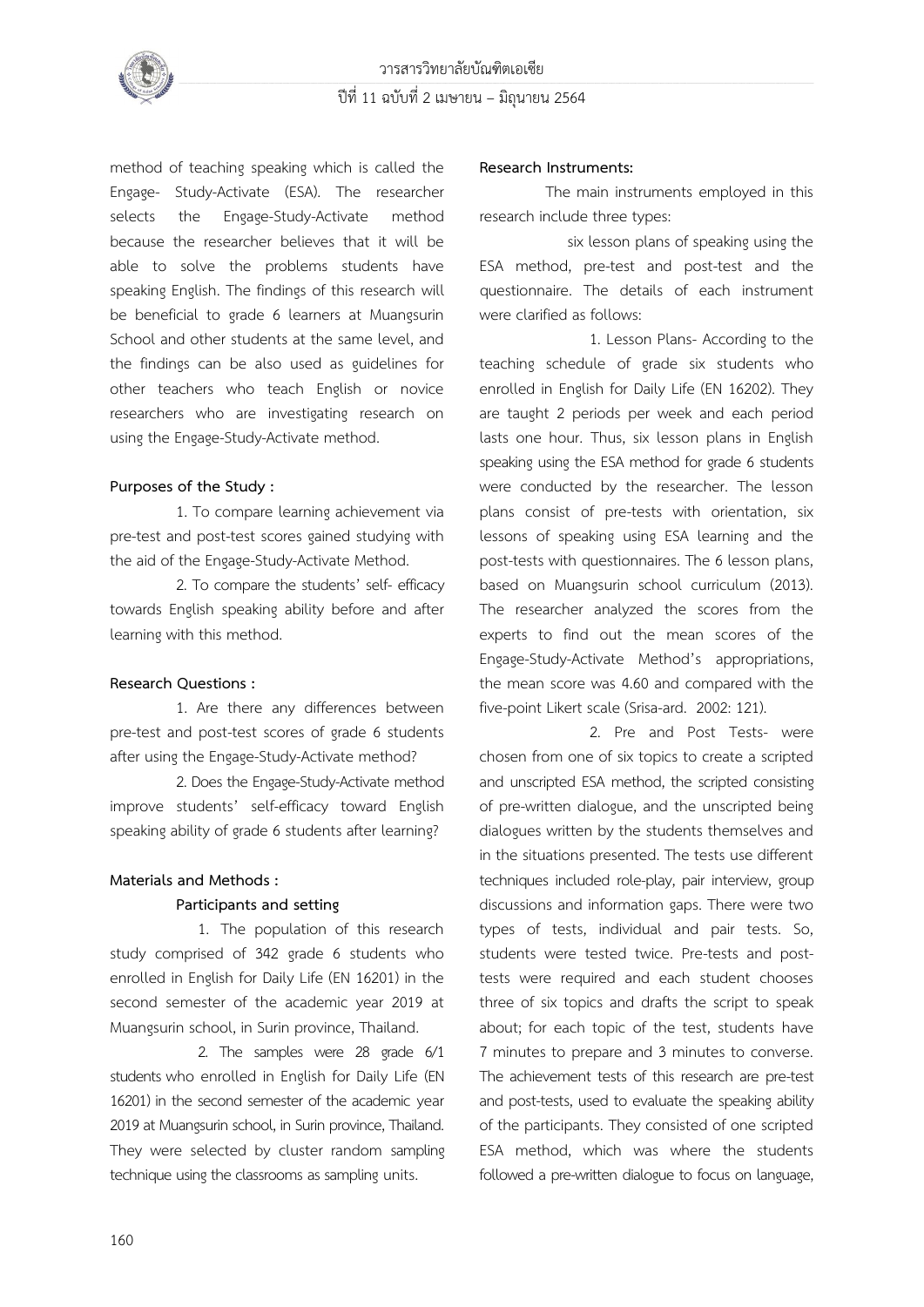

and one unscripted ESA method, where students were required to write and perform their own written dialogue and chose the topics themselves to promote the target language as their capacity allows. The students perform both the ESA method (scripted and unscripted dialogues) in front of the class for two hours, but scripted and unscripted ESA methods were not on the same topic, they chose at random the new topic after they had finished the first one, 50 points for the scripted ESA method and 50 points for the unscripted ESA method.

 3. Self-efficacy Questionnaire- The questionnaire on students' self-efficacy with lessons based on the ESA method was conducted by the researcher. The questionnaire consisted of three sections. The first section is about the personal information which included gender, and Englishspeaking grade. The second section consists of 12 statements on the subject of students' self-efficacy towards the lessons. and the last section was for comments and recommendations with regards to the use of the ESA method.

### **Procedures :**

1. The pre-test were used with all of the samples with pair work during the first period. This test comprised of scripted and unscripted ESA method, the scripted consisting of pre-written dialogue, and the unscripted being dialogues written by the students themselves in which the samples drew lots for the topics, of the 6 lessons for individual and pair work. They were to create for two minutes then present for two minutes for the scripted, and one minute to create, followed by seven minutes to present the unscripted.

 2. The researcher orientated the samples in order that they understood learning to speak using the ESA method.

3. The researcher taught Teaching English Speaking using four topics, introducing someone, and making an apology, Asking and giving information,

Expressing Opinion and Making requests. The activities used in teaching speaking follow the steps of the principles of the ESA method including situation, role play, and dialogue or expression (Paulston. 1979).

4. After attending the course, the posttest of all the samples were for three hours.

5. After the post-test, all samples were asked to fill out the questionnaire focusing on their self-efficacy toward the ESA method.

# **Results :**

The *t*-test used to compare the difference between the pre-test and post-test mean scores to detect the significant difference set at .05 level. The test was edited and revised before being proposed by the experts in order to examine the validity, and used the IOC formula. The researcher calculated the IOC index and chose the topic with the IOC value between 0.5-1.00 for the test. It was shown that the IOC was 0.67-1.00. The Pre-test and post-test scores are calculated to find out percentage (%), mean  $(\overline{\mathbf{X}})$  and standard deviation (S.D.). And to evaluated the 12 statements on the subject of the students' self-efficacy with the scores from the questionnaire were calculated to find out mean  $(\overline{\mathbf{X}})$  and standard deviation (S.D.) before and after studies. The researcher proposed the 12 statements of the questionnaire and it was examined by the three experts to check for correctness and appropriateness. The questionnaire mean score was 4.59.

#### **Findings :**

# **1. The Differences between Pre-test and Post-test Scores of Grade 6 Students after Using the Engage-Study-Activate Method**

 This section presents the results of the analysis of the quantitative data from the achievement tests in speaking lessons used in this research to compare students' learning achievement before and after learning speaking lessons of grade 6 students. The pre-test and post-test scores were from two types of tests, such as pair and individual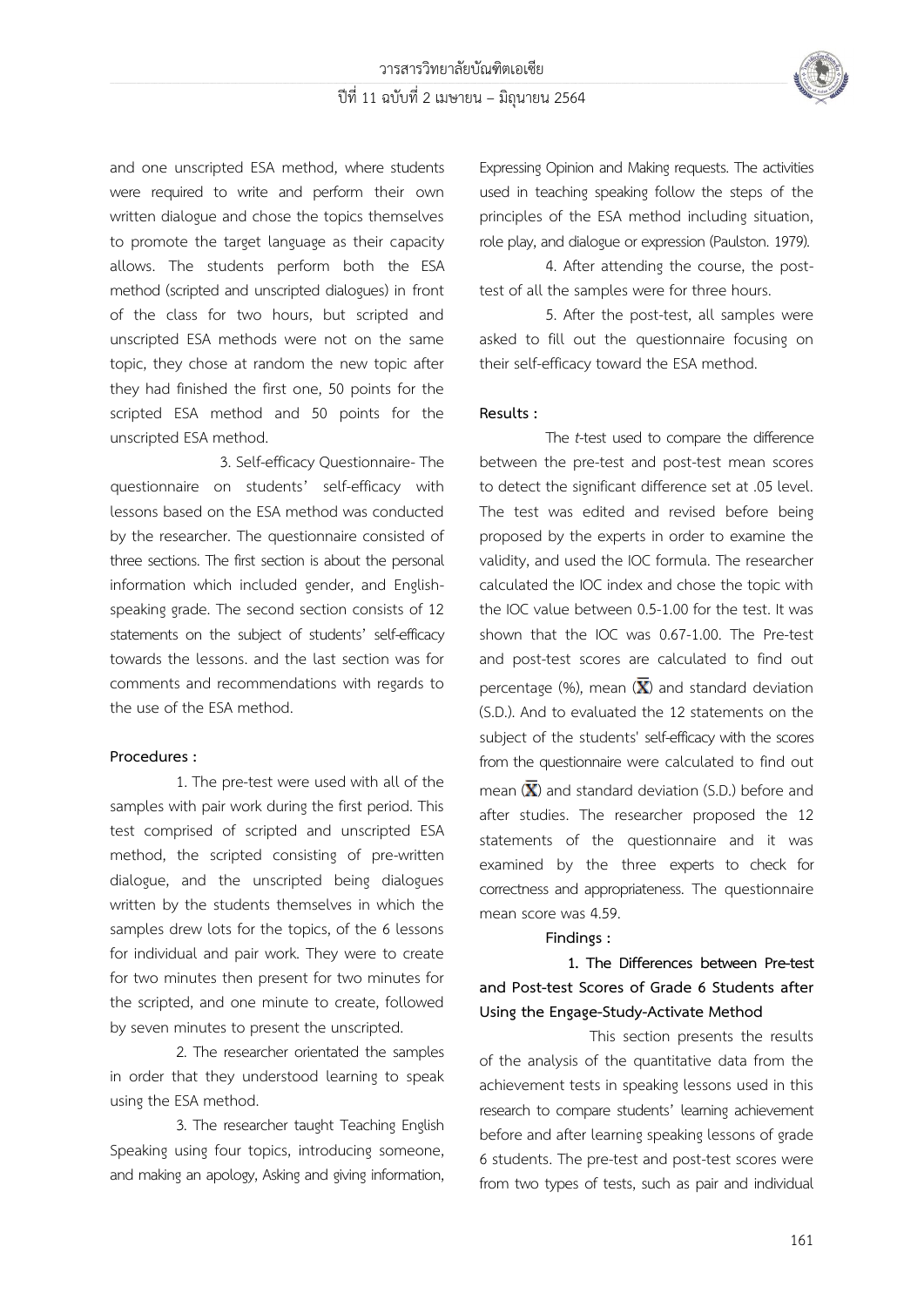

talking, which was chosen from six topics to create content to talk about. The scores were used to detect the statistically significant difference at .01 level as shown in Table 1 respectively.

**Table 1**

| Achievements |    | Total cores |       | S.D. | t-test    | p-value |  |
|--------------|----|-------------|-------|------|-----------|---------|--|
| Pre-test     | 28 | 100         | 62.00 | 5.98 |           | .000    |  |
| Post-test    | 28 | 100         | 76.86 | 2.49 | $13.52**$ |         |  |

\*\*Significant difference at .01

 As shown in Tables 1 it indicates that the mean score of the pre-test of students who learned English speaking through using the Engage-Study-Activate method was 62.00 and the mean score of the post-test was 76.86 The comparison of speaking between the pre-test and post-test mean scores is shown in table 1 above. The finding of the study shows that there was a statistically significant difference at .01 level between the pre-test mean scores and the posttest mean scores in learning speaking English through the use of the Engage-Study-Activate Method.

**2. The Students' Self-Efficacy towards English Speaking Ability of Grade 6 Students after Learning through the Engage-Study-Activate Method**

This section reports the results of the analysis of the quantitative data from the questionnaire used in this study to compare students' self-efficacy before and after learning through the Engage-Study-Activate Method. The results were shown in Table 2.

|  |                       |  | Table 2 The Difference between Students' Self-efficacy before and after Learning through the Engage- |  |  |  |  |
|--|-----------------------|--|------------------------------------------------------------------------------------------------------|--|--|--|--|
|  | Study-Activate Method |  |                                                                                                      |  |  |  |  |

|                                                                                                                      |                         | Before Study | After Study             |      |           |  |
|----------------------------------------------------------------------------------------------------------------------|-------------------------|--------------|-------------------------|------|-----------|--|
| Statements                                                                                                           | $\overline{\textbf{x}}$ | S.D.         | $\overline{\textbf{x}}$ | S.D. | t         |  |
| 1. I enjoy the activities provided in the lesson plans of speaking<br>using the Engage-Study-Activate Method.        | 3.68                    | 0.67         | 5.00                    | 0.00 | $10.44**$ |  |
| 2. Learning speaking through the Engage-Study-Activate Method is<br>easy and useful in daily life                    | 3.89                    | 0.69         | 5.00                    | 0.00 | $8.55***$ |  |
| 3. Speaking through the Engage-Study-Activate Method is fun to<br>learn and practice.                                | 4.11                    | 0.63         | 5.00                    | 0.00 | $7.51***$ |  |
| 4. Learning speaking through the Engage-Study-Activate Method<br>can improve my speaking ability.                    | 4.04                    | 0.69         | 5.00                    | 0.00 | $7.36***$ |  |
| 5. I am confident in speaking after I have learned the steps of<br>speaking through the Engage-Study-Activate Method | 3.82                    | 0.67         | 5.00                    | 0.00 | $9.31***$ |  |
| 6. The contents and activities for practicing speaking are relevant.                                                 | 3.64                    | 0.62         | 5.00                    | 0.00 | $11.56**$ |  |
| 7. The topics and activities are suitable for my English.                                                            | 3.93                    | 0.60         | 5.00                    | 0.00 | $9.38***$ |  |
| 8. Activities and exercises of each lesson plan are suitable for my<br>English background knowledge.                 | 3.71                    | 0.66         | 5.00                    | 0.00 | $10.33**$ |  |
| 9. Learning speaking through the engage-Study-Activate Method<br>will enhance my learning.                           | 3.68                    | 0.55         | 5.00                    | 0.00 | $12.76**$ |  |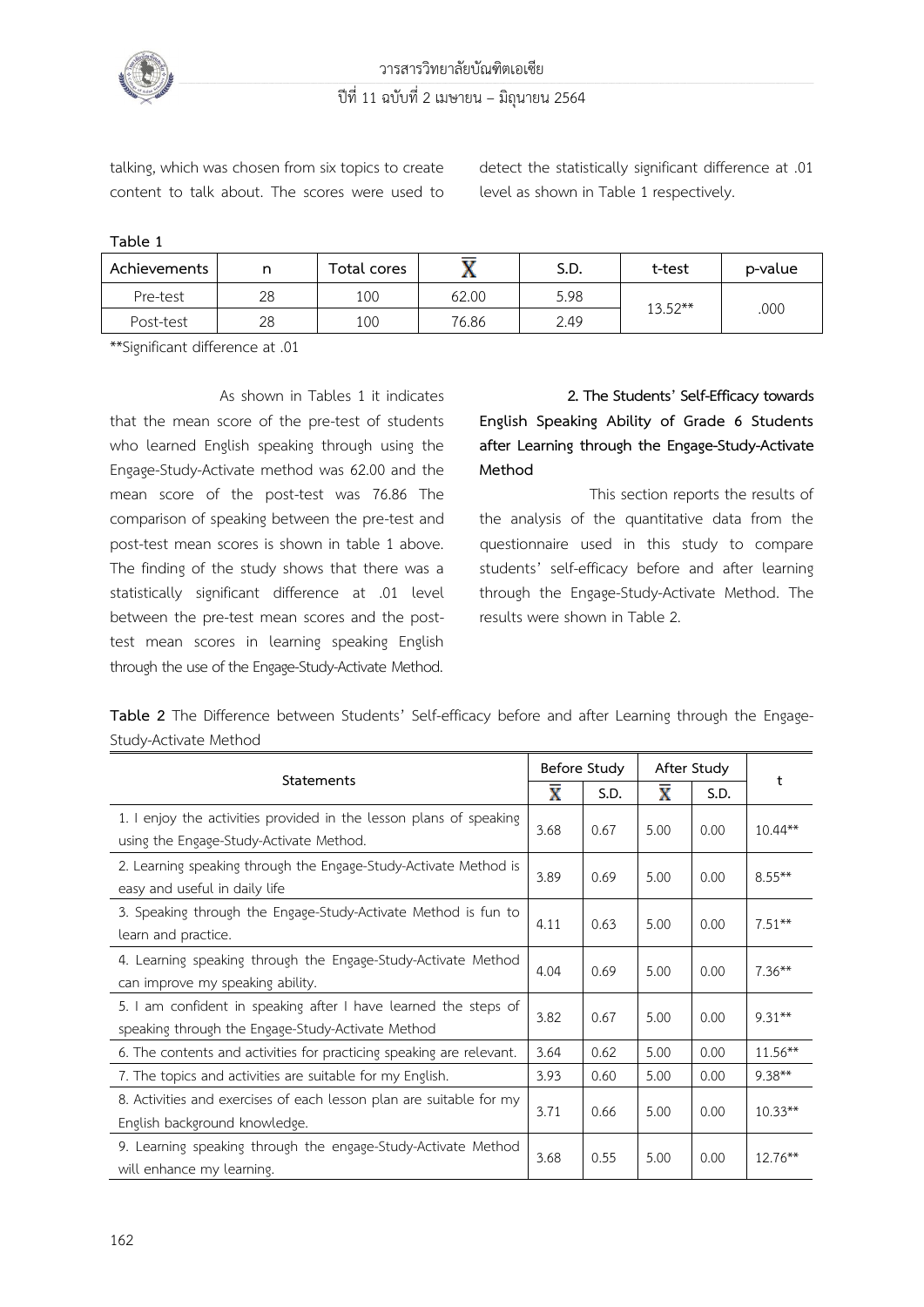# วารสารวิทยาลัยบัณฑิตเอเซีย ปีที่ 11 ฉบับที่ 2 เมษายน – มิถุนายน 2564



| <b>Statements</b>                                                                                                                           | Before Study |      | After Study |      |           |  |
|---------------------------------------------------------------------------------------------------------------------------------------------|--------------|------|-------------|------|-----------|--|
|                                                                                                                                             |              | S.D. | X           | S.D. |           |  |
| 10. I feel motivated when learning English speaking by doing and<br>practicing all lessons.                                                 | 3.75         | 0.59 | 5.00        | 0.00 | $11.30**$ |  |
| 11. I think I can speak English better on any topic.                                                                                        | 3.71         | 0.66 | 4.50        | 0.51 | $4.99***$ |  |
| 12. I have a positive attitude through learning English speaking<br>after learning the lesson plans on the Engage-Study-Activate<br>Method. | 3.79         | 0.69 | 4.64        | 0.49 | $5.65***$ |  |
| Grand total                                                                                                                                 | 3.81         | 0.18 | 4.93        | 0.08 | 29.23**   |  |

\*\*significant difference at .01

 As shown in Table 2, it indicates that after treatment the students had higher selfefficacy mean scores  $(\overline{X} = 4.93, S.D.=0.08)$  than before treatment mean scores  $(\overline{X} = 3.81, S.D.= 0.18)$ in overall at .01 level of statistically significant difference. Additionally, most of the students gave positive comments in open-ended questions that using the Engage-Study-Activate Method could make lesson plans more interesting because they can be more involved in the lessons and remember what they want to communicate in daily life situations.

# **Discussion :**

# **1. The Students' Pre-test and Post-test Mean Scores Learning Six Lesson Plans through Using the Engage- Study- Activate Method**

The findings revealed that the learning achievement of the post-test mean score was higher than the pre-test mean score learned after six lessons using the ESA method with a statistically significant difference at .01 level. The outcomes show very emphatically that, firstly they cannot speak confidently, they hesitate and pause whilst conversing. After the lessons using the ESA method, they are provided the opportunity to practice their speech and to help them more improve their speaking ability by using a variety of activities and gradually improve. The learning achievement of the post-test mean score was higher than the pre-test means score after the six

lessons using the ESA method. Therefore, it could be interpreted that the lessons using the ESA method on the speaking ability of grade 6 students are efficient. The result of data analysis showed that the students' speaking ability can be improved after learning, due to lessons being developed systematically and continuously being appropriate and on the students' level. In addition, students have learned with content comprehension, practicing their language skills is similar to real life situations. It is in agreement with Harmer (1998: 88) who indicated that the enormous confidence of students is provided by the teacher to stimulate further study. The findings certified the hypotheses in chapter 1 that the lesson plans using the ESA method could improve students' English-speaking ability after schooling. The findings are similar to Sudarsono (2015) examined the ESA to improve teaching speaking on a job interview. Also, it is not unlike the study of Khoshsima and Shokri (2017) that investigated the teacher's perception of using ESA elements in boosting the speaking ability of EFL learners. The study summarized that teachers do have a positive perception of the application of the ESA elements in promoting EFL learners speaking abilities. Moreover, it is comparable to Fithria and Ratmanida (2019) who studied the subject of using ESA for improving the speaking ability of Junior High school students. In conclusion, teachers should have an effective method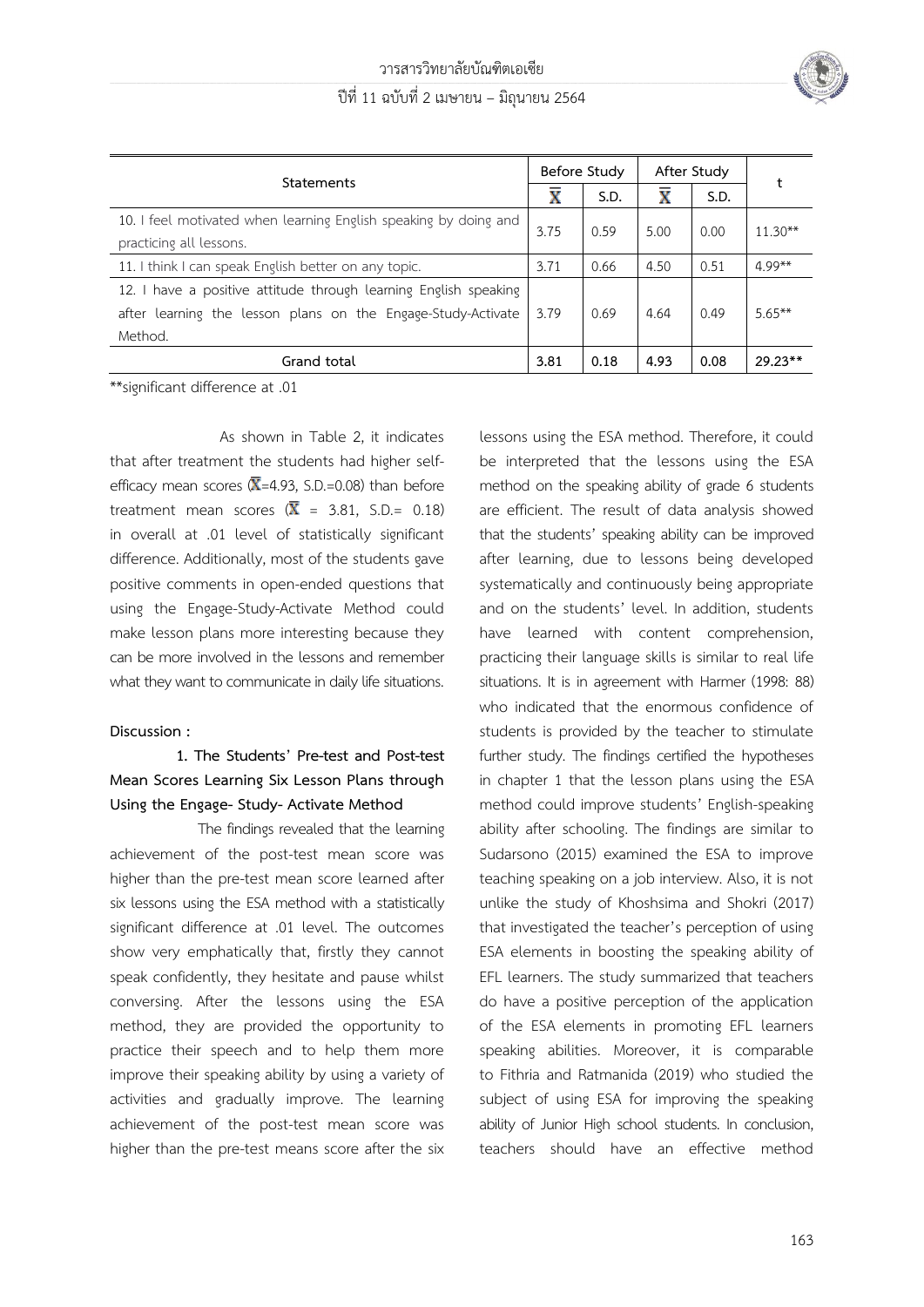

to encourage and motivate the students to speak up, and the ESA method is an interesting, effective and efficient method.

# **2. A Comparison of the Students' Self-efficacy toward Speaking before and after Learning through the Engage-Study-Activate Method**

The result illustrated that students' self-efficacy toward English speaking was higher than before learning through using the Engage-Study- Activate method both in overall and each item with a statistically significance difference at 0.05 level. This means that the Engage- Study-Activate Method can improve their self-efficacy toward speaking. The research reviewed the related literature on the self-efficacy questionnaire. Then the researcher adopted and modified the speaking self-efficacy questionnaire from Pajares, Hartyie, and Vaiiante (2001), and Nuanmanee (2014) into a list and proposed the statements to the thesis advisors to examine and give suggestions on the correctness and appropriateness. After that, the researcher improved the questionnaire based on suggestions. Moreover, the questionnaires were examined and evaluated by the experts regarding correctness and appropriateness. Then, the researcher improved the questionnaire taking into account the suggestions. Also, the questionnaire was tried out with grade 6 students who enrolled in English for Daily Life (EN 16201) in the second semester of the academic year 2019 at Muangsurin school, in Surin province, Thailand, who were not the samples in order to establish the reliability before using with the samples.

# **Conclusion :**

In conclusion, the result of this study indicated that the Engage- Study- Activate Method is effective in improving the English speaking ability of grade 6/1 students who enrolled in English for Daily Life (EN 16201) in the second semester of the academic year 2019 at Muangsurin school, in Surin province, Thailand. The researcher believes that this finding will be a guideline for a novice researcher, teachers and any persons who are interested in teaching and developing students' speaking ability based on the Engage- Study-Activate Method. It can be one effective teaching approach that teachers and relevant persons who are interested in this technique can apply in their careers to help their students to learn effectively.

### **Recommendations for Further Studies**

 According to the result discussed earlier, the following are some recommendations based on the research results:

1. To see if the ESA method works, further research should be compared with other teaching approaches, with the same level in different places and different situations.

2. The ESA activities are somehow hard to control, when students practice, the class can become noisy and time-consuming; therefore, the hours should be allocated evenly for continuity.

3. It is also recommended that further studies be conducted concerning the use of the ESA method and its effect on other language skills such as listening reading and writing.

#### **References**

- 1. Bailey, K. & Savage, L. (1994). **New Way in Teaching Speaking**. Alexandria, VA : Teachers of English to Speakers of Other Language (TESOL).
- 2. Fithria, M. & Ratmanida, R. (2019). "Using ESA for Improving the Speaking Ability of Junior High School Students." **Journal of English Language Teaching.**3(6) : 10-15.

3. Harmer, J. (1998). **How to Teach English**. England, Wesley : Longman Limited.

4. Hassan. (2014). "Communications of the Association for Information System." **College of Education Journal.** 34(41) : 801-816.